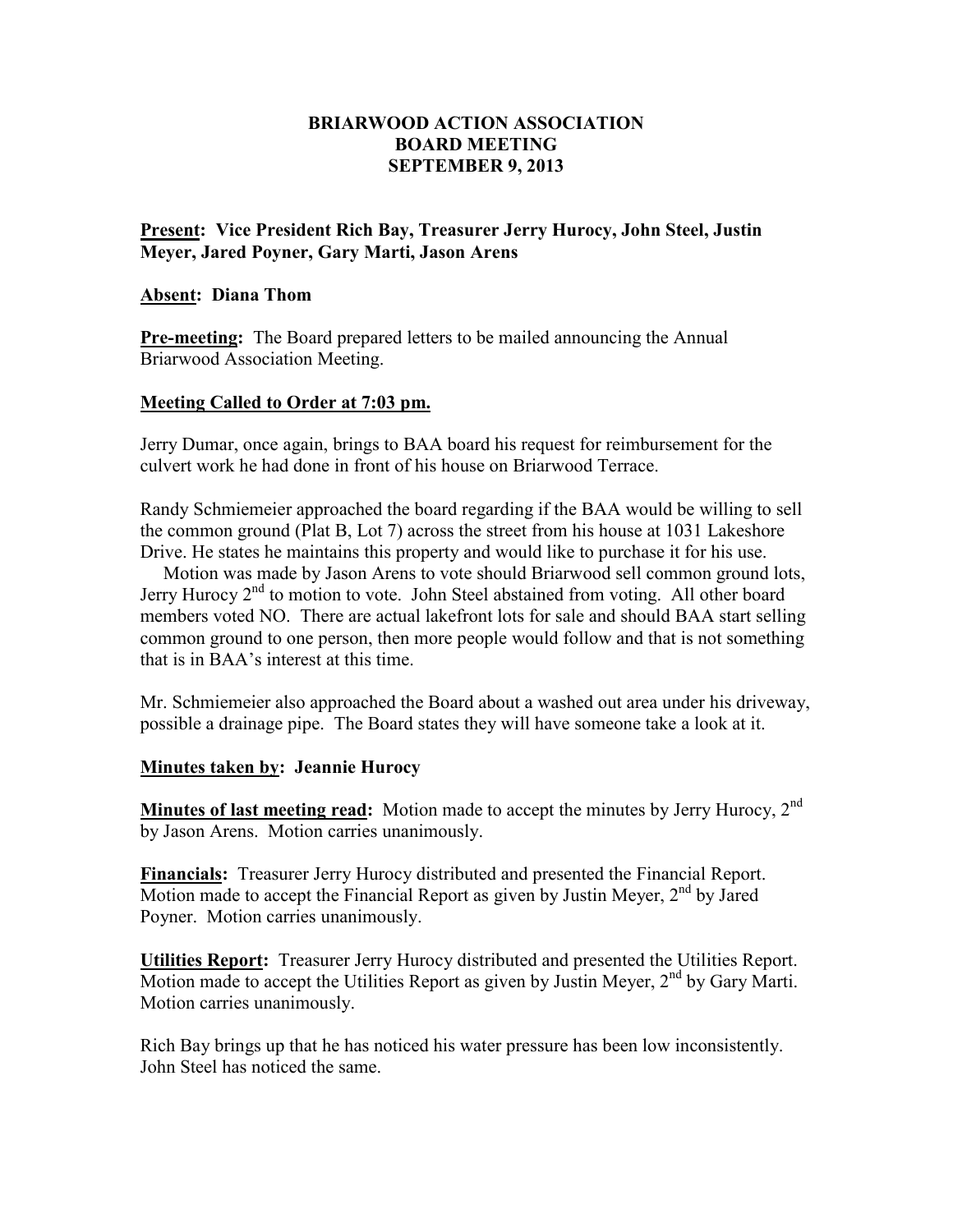Revisited the DNR's recommendation that Briarwood needs a new, bigger tank vs. reconditioning the tank that is place now. Discussed the major costs that will need to be incurred for DNR's recommendations. Will need to explore options and costs that will be incurred for a 35,000 gallon tank to allow some room for the community to grow.

**Architectural Committee:** Nothing to report.

**Dams Report:** The mudjacker is still to come out to fix the dam. In order for the mudjacker to see the muskrat holes, Chad Queen will need to mow the dam again.

**Lake and Beach Report:** Nothing to report.

**Security Report:** Nothing to report.

**Rules and Regulations:** Nothing to report.

**Website:** Nothing to report.

**Roads:** Areas on Stonegate were filled with cold patch September 7<sup>th</sup> by community members.

Gary Marti will be getting bids for snowplowing for the upcoming winter.

**Park and Entrance:** Diana Thom was not present to give report.

# **The Board went into Closed Session to discuss Legal, Lots and Back Dues.**

**The Board returned to Open Session.** 

**Old Business:** Motion made to pay Jerry Dumar the \$800 towards the repairs he made to the culvert by Jerry Hurocy,  $2<sup>nd</sup>$  by Gary Marti. Motion passed, 4 to 2. Jared Poyner and John Steel abstained from voting.

**New Business:** Joe Jackson has resigned from the Board.

Jason Arens states he and Rich Bay presented to Wayne Barnes with Cottonwood Golf Course regarding maintenance of the road from the entrance of the subdivision to golf course. They did NOT get to meet with Ralph McClinton.

It was presented to Mr. Barnes that a contract needs to be agreed upon regarding this expanse of road in question. Talks will continue.